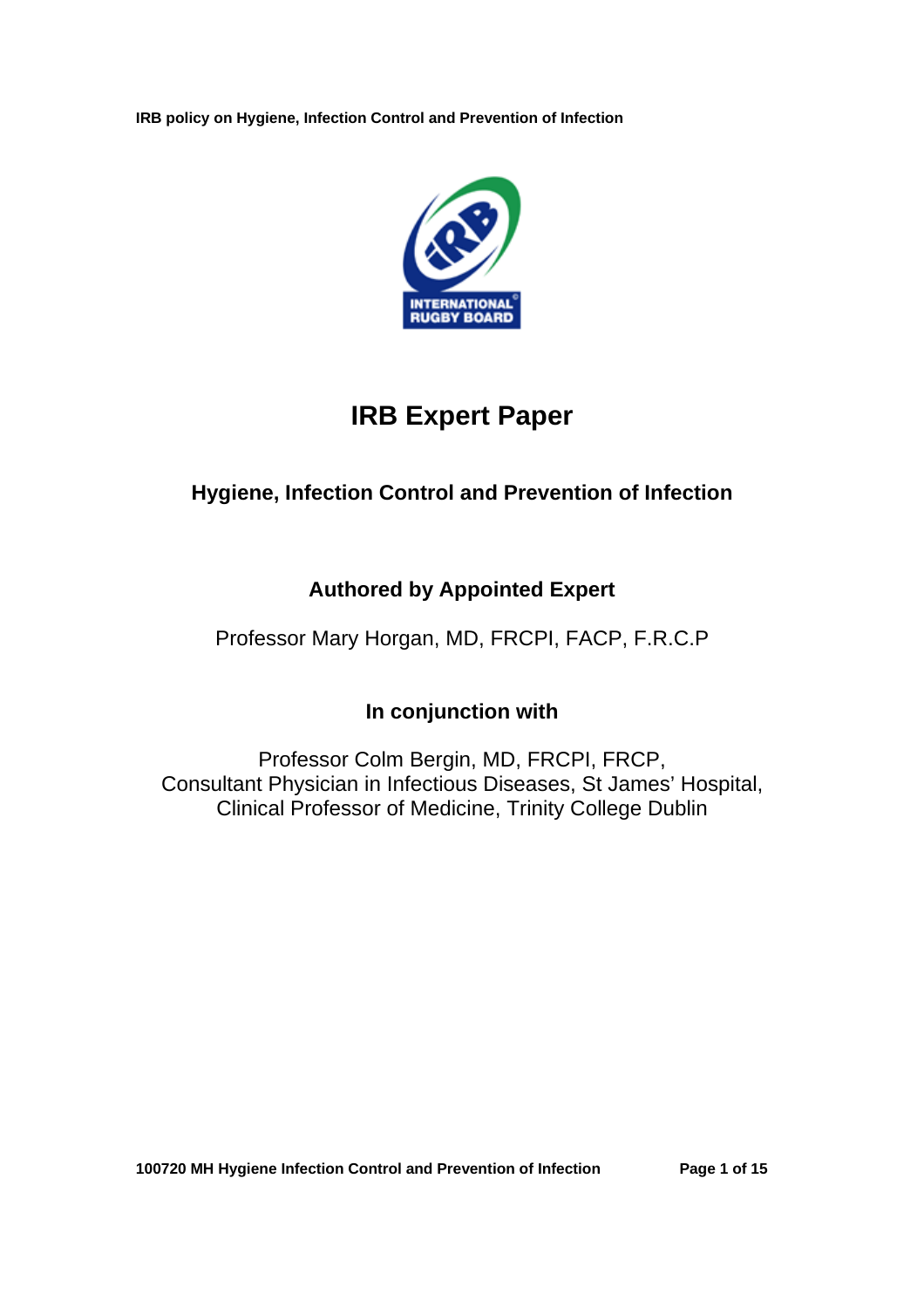## **Educate, Vaccinate, Evaluate**

Infectious diseases are spread directly or indirectly from an infected individual. Athletes interact closely with team-mates, opponents, and team staff. In addition they frequently share training and gym equipment, facilities-training rooms/grounds, accommodation, housing, towels, water bottles and supplies and commonly undertake both domestic and international travel.

Furthermore international travel exposes athletes to indigenous diseases for which they may have little or no natural immunity. Finally there is some information to suggest that athletes tend to be risk takers which may increase their risk for acquiring infections.

The categories of potential risk factors for spreading infection are:

- Sharing of equipment, training facilities
- Skin injury
- Close contact on field of play, accomadation
- Off the field of play travel, personal activities
- Diverse populations

Infections can be transmitted by person to person contact, by common source exposure or by vector-borne transmission.

The primary focus of attention should be on primary prevention by use of hygiene measures, use of immunisation (vaccinations) and use of interventions to prevent secondary spread of infection. Secondary prevention measures include prevention of recurrence and prevention of onward spread of infection from a source patient. Education of players in key aspects of infection is a key element of prevention.

## **1. Hygiene Measures**

### **Standard Precautions**

Standard precautions combine the major features of Universal Precautions and Body Substance Isolation. They are based on the principle that all blood, body fluids, secretions except sweat, non-intact skin, and mucous membranes may contain transmissible infectious agents. Standard precautions include a group of infection prevention practices that apply to all individuals regardless of suspected or confirmed infection status. Key features of standard precautions include:

- Wearing gloves when touching biohazardous material such as open skin, body fluids of mucus membranes.
- Washing hands with soap and hot water after contact with above even if gloves are used.

**100720 MH Hygiene Infection Control and Prevention of Infection Page 2 of 15**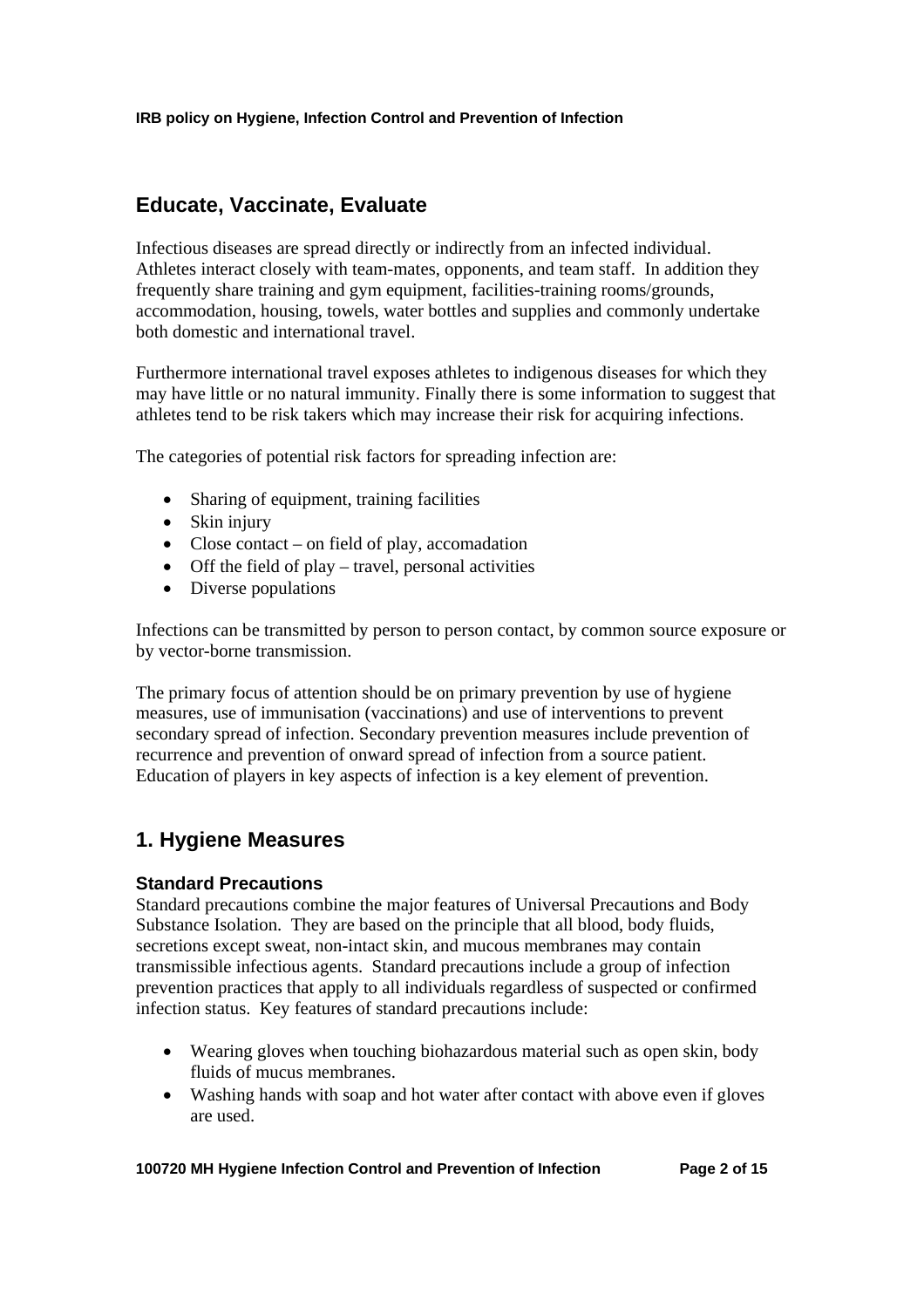- Cleaning surfaces thoroughly with diluted bleach (10% solution)
- Placing sharps in a biohazard puncture proof container
- Covering any wound before going to field of play

## **Disinfection of equipment**

Equipment must be handled in a manner to prevent transmission of infectious agents including proper cleaning and sterilisation of reusable equipment.

Bacteria and viruses can exist on equipment. Methicillin resistant *Staphylococcus aureus* (MRSA) has been found on taping gel and whirlpool facilities in training facilities. Other bacteria especailly *Pseudomonas spp*. have also been linked to infection outbreaks from use of whirlpools.

Guidelines for the proper disinfection and maintenance of whirlpools, saunas, ice machines and swimming pools are provided by the Occupational Safety and Health Administration (OSHA), USA. Use diluted bleach 10% solution (one part bleach in 9 parts water) to cleanse training areas and equipment.

Routine cleaning schedules for shared equipment should be established and recommended.

Equipment that has had contact with blood and body fluids should be washed with diluted bleach as above. Any towel or other material that is contaminated with blood should be laundered appropriately.

### **Personal Hygiene**

Good personal hygiene helps reduce colonization of bacteria. Regular handwashing is key in preventing spread of infection. Handwashing with soap for 15-30 seconds, 30 seconds rinse with water followed by complete drying with a towel is necessary. The use of rinses and gels with concentrations of 50-95% alcohol take 15 seconds to use and are effective at killing organisms. Chlorhexidine soap has been useful for reducing transmission of MRSA infections. Educate players and staff on handwashing.

For prevention of transmission of other infections transmitted by droplet/aerosol, orofaecal route, see individuals infections section.

## **2. Specific Infections**

## **(a) Skin and Soft Tissue Injury**

Any athlete with a skin injury (abrasion, laceration etc.) should be removed from the field of play until the area of injury can be securely covered with occlusive dressings or

#### **100720 MH Hygiene Infection Control and Prevention of Infection Page 3 of 15**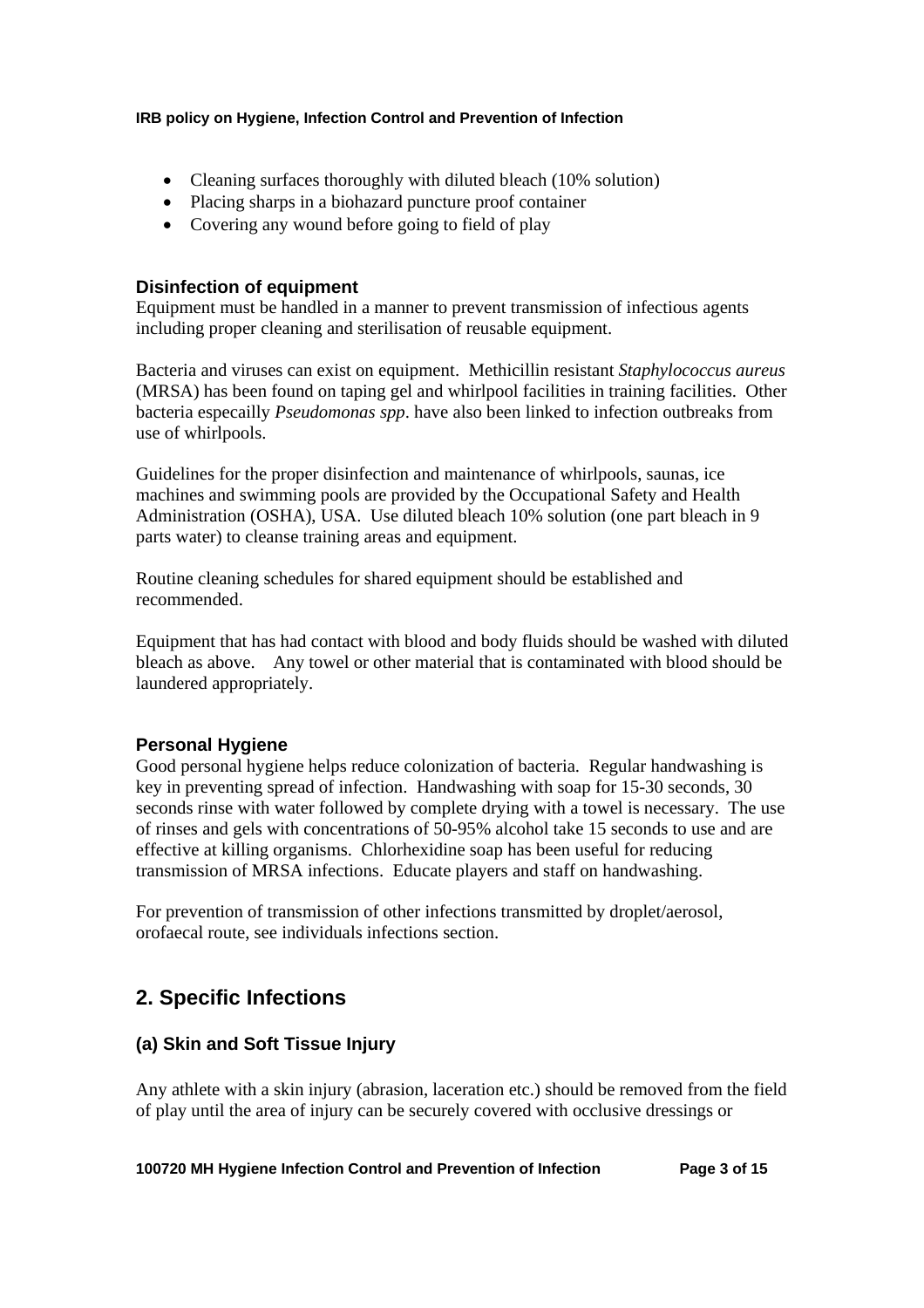bandages to prevent leakage of body fluid and to protect the lesion becoming infected. Careful attention should be paid to the wound care after play to avoid skin infection.

## **(i ) Bacterial infections and their prevention.**

The common causes of bacterial skin infections are Gram positive bacteria; *Staphylococcus aureus* and *Streptococcus spp*.. These infections can complicate abrasions or skin breakdown or chaffing. Common infections are wound infections, boils, abscesses and superficial infections such as impetigo.

Recreational or professional use of injecting drugs increases the risk of Staphylococcal carriage and breaches normal skin barriers resulting in increased infection risk. This group of infections usually respond to local wound care and topical or oral antibiotic therapy. Some outbreaks can originate from asymptomatic carriers identified by nasal cultures.

Impetigo is a superficial contagious skin infection usually caused by *Group A Streptococcus* or *Staphylococcus aureus*. It presents with sores or blisters and is spread by direct skin to skin contact. It is often mistaken for HSV-1 associated infections but its persistence for longer than a week and its honeycomb crusted appearance distinguishes it from this viral infection. Treatment is with topical mupirocin ointment and good hand hygiene.

Infection with methicillin-resistant *staphylococcus aureus* (MRSA), both healthcare associated (HA-MRSA)) and community acquired (CA-MRSA), has been reported in contact sports such as American football and wrestling but also in minimal contact sports such as fencing. Consider infection with MRSA if there is poor response to standard antbiotics, diagnosis can be confirmed by swabbing the lesion.

MRSA infections that are acquired by persons who have not been recently (within the past year) hospitalised or have undergone a medical procedure (such as dialysis, surgery) are known as community acquired (CA) MRSA. CA-MRSA usually presents as skin and soft tissue infection such as boils and abscesses. Factors associated with spread of MRSA include abrasions or chaffing of the skin from clothing and hot environments, sharing of equipment and sports involving skin-to-skin contact. Depending on the source of the MRSA and the condition of the wound, MRSA skin infections may be treated by incision and drainage only, if necessary antibiotics are prescribed as determined by susceptibility patterns.

Team doctors should strongly encourage and educate team members about good overall and hand hygiene, the importance of covering of wounds, and the beneifits in terms of infection transmisison of limiting sharing of equipment. An ample supply of soap and alcohol based gels or hand rinses should be freely available. Athletes should be educated in recognising wounds that are potentially infected and in seeking medical attention for same.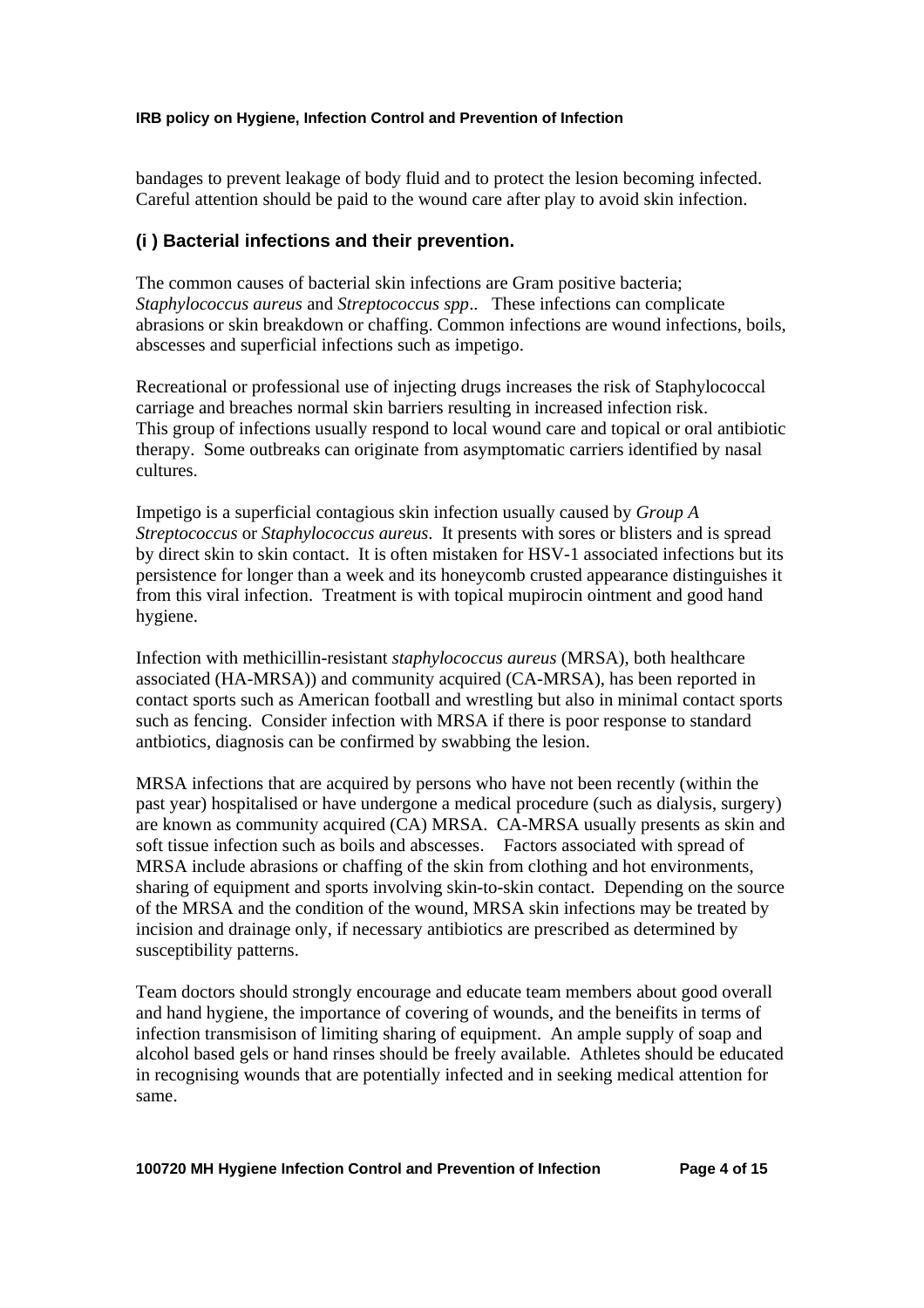## **(ii) Viral infections**

## Scrum-pox (Herpes Rugbeiorum)

This infection is caused by HSV-1 infection. In particular, forwards playing rugby are likely to develop facial lesions from face-to-face contact in scrums. This is commonly known as scrum-pox or prop-pox. It usually occurs in the head and neck region. A similar condition occurs in wrestlers called herpes gladiatorum.

Transmission occurs from an infected individual to a susceptible host by skin-to-skin contact. Most guidelines apply to the sport of wrestling and the recommendation is that the wrestler should be free of systemic symptoms of viral infection, have no new lesions for 72 hours and have no moist lesions. All lesions must be dried and surmounted by a firm, adherent crust. The player should have been on oral antiviral therapy for at least 120 hours. Treatment options are acyclovir 400mg twice daily (5days), Valacicolvir 2gm twice daily (1day) or Famciclovir 1500mg one dose only.

Prevention of transmission is facilitated by the screening of athletes for active lesions and removing affected individuals from competition.

Players who have a history of recurrent herpes labialis or scrum pox should be treated as above to decrease the risk of transmission. Players with frequent outbreaks should be considered for season-long prophylaxis or prophylaxis for the duration of a tournament, with appropriate antiviral medication. Treatment options are daily regimens of aciclovir 400mg twice daily, Valaciclovir 500mg once daily or Famciclovir 250mg twice daily for a duration estimated on the season or tournament. Seasonal prophylaxis is effective in significantly reducing the frequency and severity of outbreaks.

## **(iii) Fungal rashes and their prevention**

Athlete's foot (*tinea pedis*) is a common condition. Prevention includes washing feet daily, drying between toes, wearing cotton socks, wearing bathing shoes in public showers, and sandals in warmer weather.

Jock itch (*tinea cruris*) which causes a red, itchy rash in the groin is best prevented by showering immediately after athletic activities and wearing cotton briefs. A good talc powder may be used as an additional preventative measure for both of these conditions. Ringworm (*tinea corporis*) is prevented by avoiding contact. Topical antifungals may also be of use.

## **(b) Sexually Transmitted Infections (STIs) and Prevention**

Athletes may be at increased risk of exposure to STIs due to their age, travel and social life away from their usual existence. Regular contact with the team medical personnel affords the opportunity to address the issue of sexual health and the team doctor is often the only contact some athletes have with health services.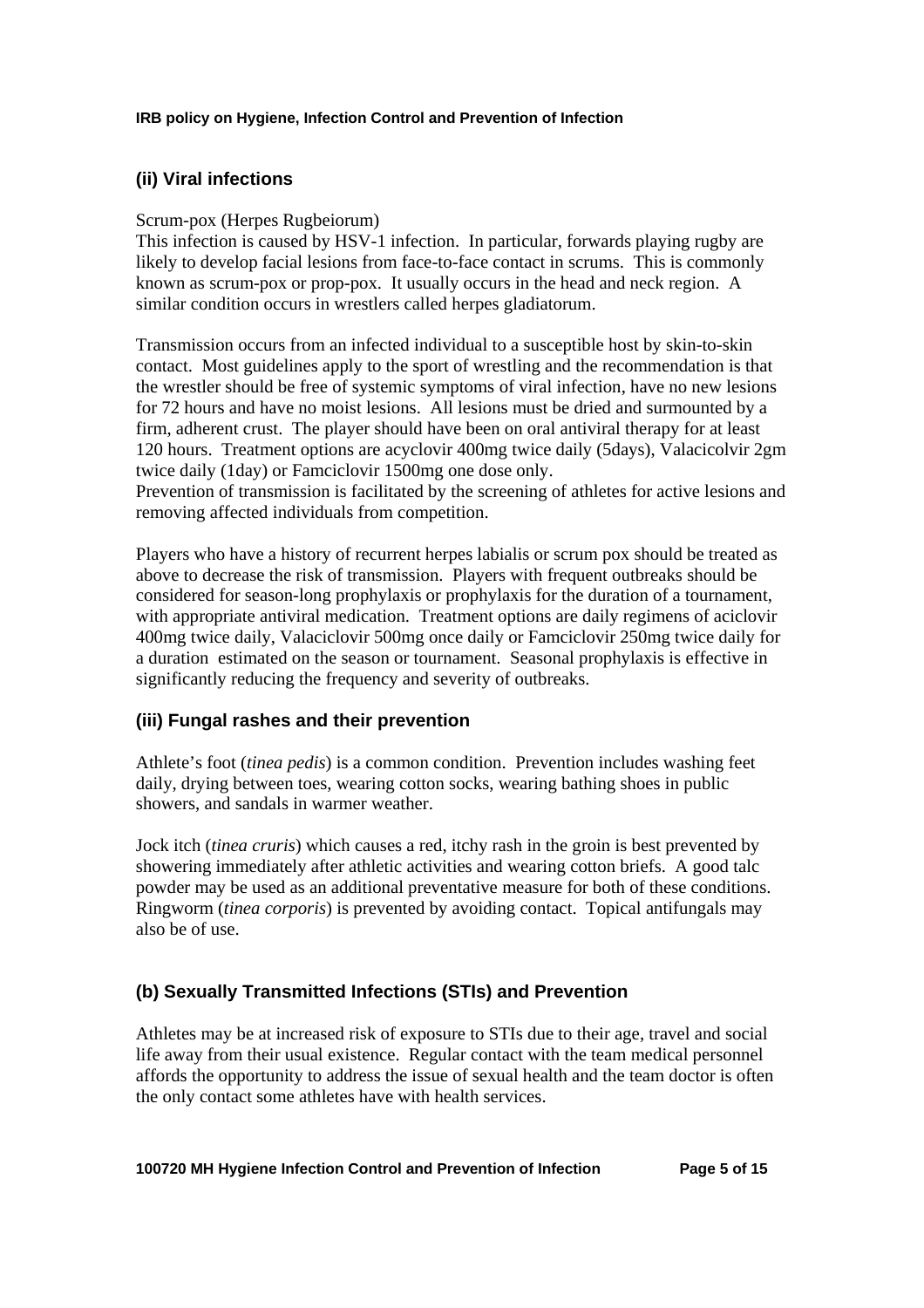The key areas for prevention are:

- Education about safer sexual practices
- Identification of asymptomatic individuals
- Diagnosis and treatment of infected individuals
- Identification and treatment of sexual partners
- Availability and use of pre-exposure vaccinations where applicable.

Preventive measures for STIs include appropriate education on sexual health maintenance, abstinence of sexual contact if an individual is actively infected or is undergoing treatment, pre-exposure vaccination against Hepatitis B and A and Human Papilloma (HPV) virus, and the use of condoms. Most condoms are made of latex and are effective in STI prevention. Male condoms significantly reduce the transmission of gonorrhoea, chlamydia, and trichomoniasis. The risk of HIV transmission is reduced by at least 80%. There is some protection against HSV-2 and a 70% reduction against HPV with condom usage. In the event that an individual is allergic to latex, certain polyurethane condoms are likely as effective although their breakage rate is higher. Use of spermicides and non-barrier contraception methods have no role in STI prevention. Partner notification is an important aspect of STI control and athletes who are infected should be encouraged to inform their partners to facilitate epidemiological treatment and opportunistic sexual health screening.

The optimum way to prevent transmission of STIs is to abstain from unprotected sexual contact and have a long-term mutually monogamous relationship with a partner known to have previously tested negative for all diagnosable STIs.

STI screening may be requested by an athlete. The infections routinely screened for are *Chlamydia trachomatis*, *n. gonorrhoea*, through swabs or urine testing (see below) and syphilis, Hepatitis B and HIV through blood testing. In general, clinical appearance is used for diagnosis of HPV and HSV infections. All STIs are treatable and most are curable.

## **(i) Urethritis/cervicitis/proctitis**

### *Chlamydia trachomatis*

Chlamydia is a common STI caused by a bacterium, *Chlamydia trachomatis*. Chlamydia is transmitted during vaginal, anal or oral sexual contact. The greater the number of sexual partners, the greater the risk of infection. Chlamydia is know as a "silent" disease because up to 75% of females and 50% of males have no symptoms. If symptoms do occur, they usually appear within 1-3 weeks.

Men with symptoms usually present with discharge from their penis or burning sensation when passing urine. Pain and swelling of the testicles can occur resulting from epididymitis and epididymoorchitis.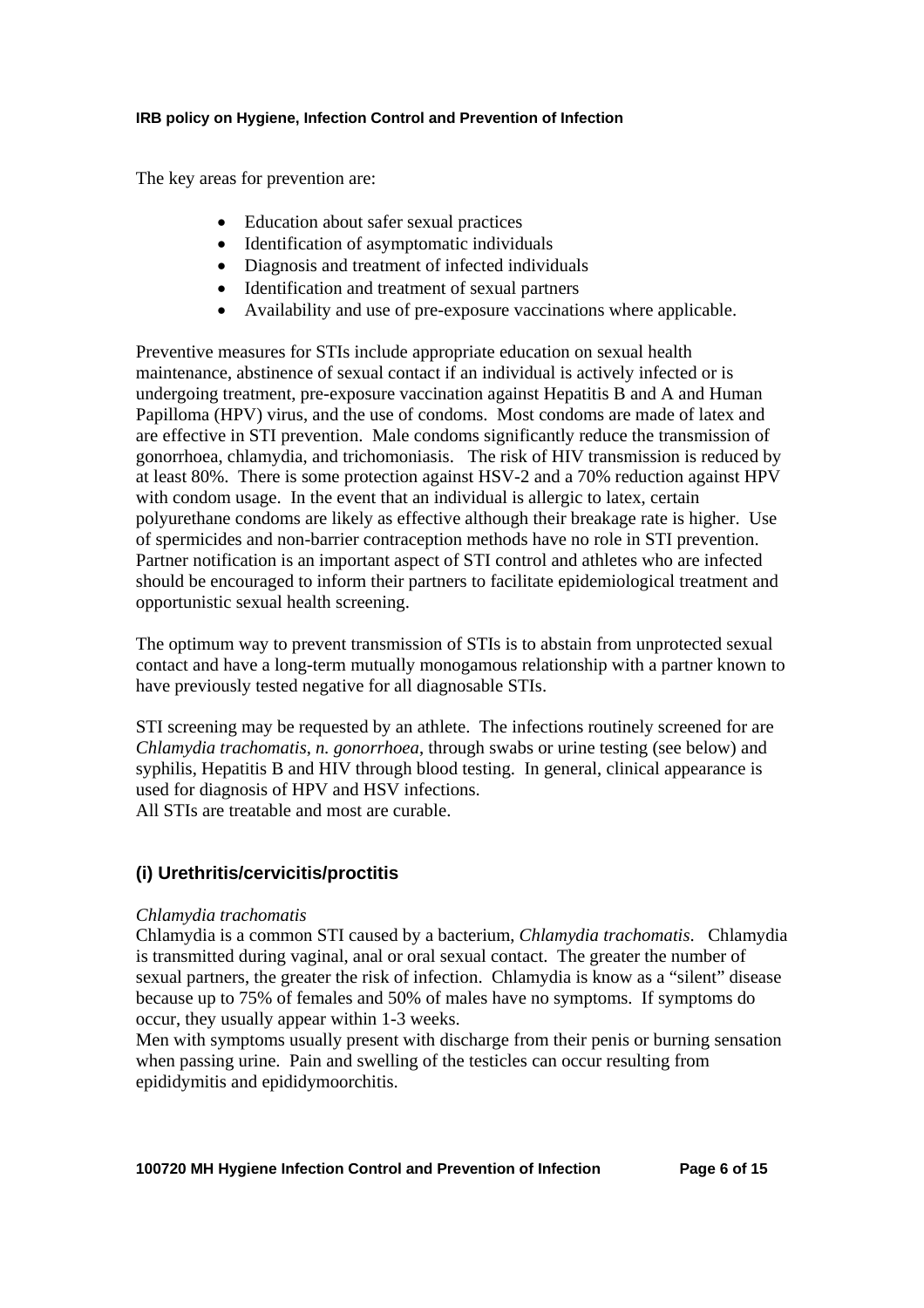Females with symptoms usually complain of abnormal vaginal discharge or a burning sensation when passing urine. If the infection spreads to the fallopian tubes, the woman can complain of lower abdominal pain, fever and pain during intercourse.

Complications in men are epididymitis and Reiter's syndrome (arthritis, skin lesions and conjunctivitis). Presentation in a player of a non-traumatic large joint swelling should include work-up for Chlamydia infection.

Complications in females are pelvic inflammatory disease, ectopic pregnancy and infertility.

Diagnosis is made by history of unprotected sexual intercourse with laboratory confirmation of infection by performing a test on the urine or obtaining a specimen from a site ie tip of penis or cervix.

The test is very specific and sensitive.

Treatment for Chlamydia is straightforward and is curable with antibiotics. Azithromycin 1gram (single dose) OR Doxcycline 100mg twice daily (one week course)

Persons with chlamydia should abstain from sexual intercourse until they and their regular partners are treated, usually a period of 7-10 days following treatment All sex partners should be evaluated, tested and treated.

Return to play - See below for **Gonorrhoea** 

#### **Gonorrhoea**

Gonorrhoea is a sexually transmitted infection caused by a bacterium, *Neisseria gonorrhoeae*. Gonorrhoea is spread through contact with the penis, vagina, anus or mouth.

Some men have no symptoms of infection. However if symptoms occur they usually appear 2-5 days after exposure to the infection, much shorter than for Chlamydia. Male patients complain of burning passing urine, or a yellow or green discharge from the penis. Sometimes men develop painful or swollen testicles.

In women, the symptoms are usually absent or mild. Females can complain of burning passing urine, increased vaginal discharge or vaginal bleeding between periods. Rectal infection can occur in both sexes with symptoms of discharge, anal itching and soreness.

Throat infections may cause a sore throat but usually cause no symptoms.

**100720 MH Hygiene Infection Control and Prevention of Infection Page 7 of 15**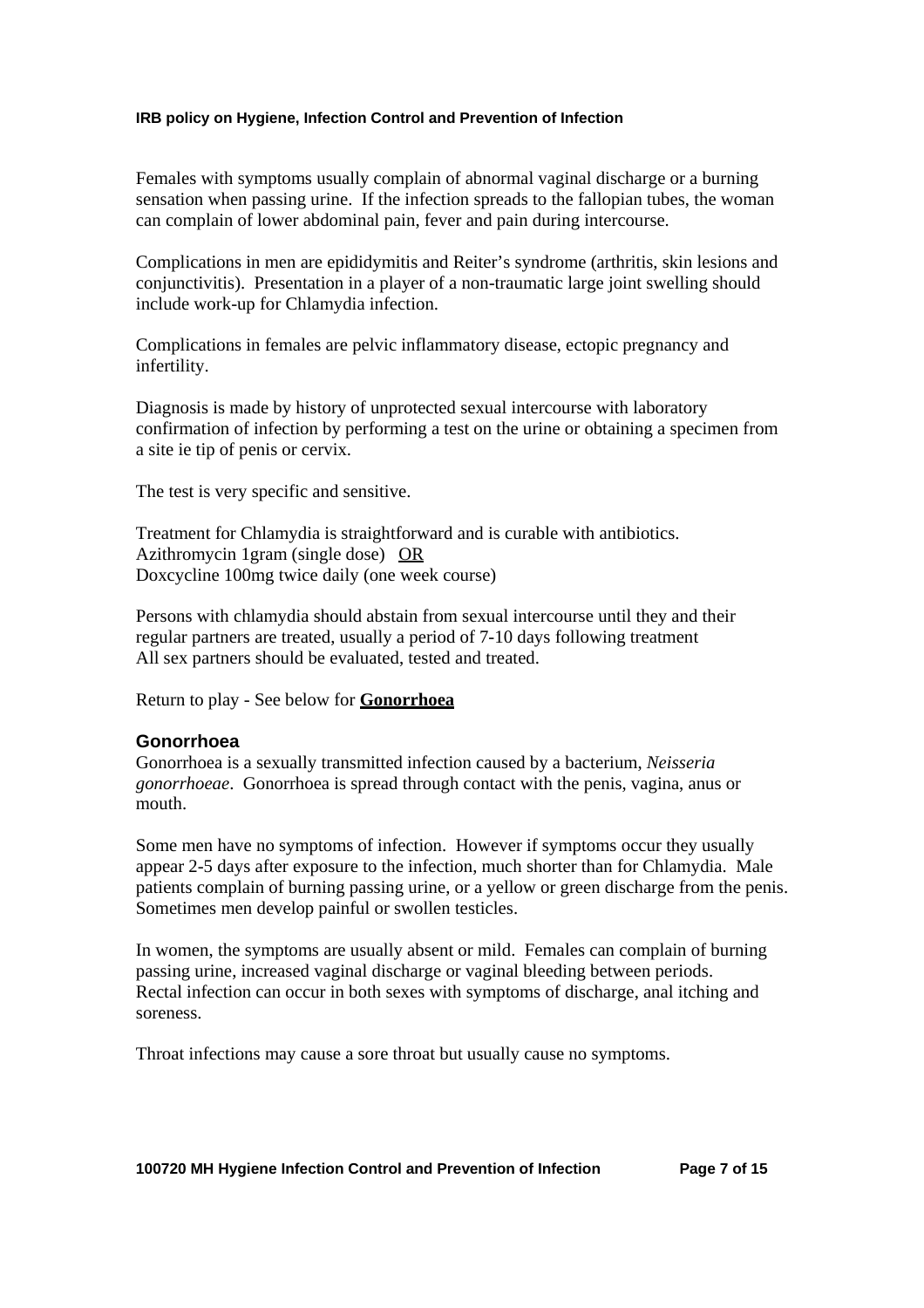Untreated gonorrhoea can cause epididymitis, a painful condition of the ducts attached to the testicles that may lead to infertility if left untreated. In females complications include pelvic inflammatory disease and ectopic pregnancy.

Gonorrhoea can spread to the blood and joints in 1-3% of infected individuals. Joints most commonly involved are wrists, ankles, hands and feet.

Diagnosis is based on history of exposure in conjunction with laboratory tests. A swab is taken from the infected area (cervix, urethra, rectum, and throat). Chlamydia co-infection frequently occurs with gonorrhoea and empiric treatment for Chlamydia is recommended in those diagnosed with gonorrhoea.

Treatment is effective in eradicating the infection however antibiotic-resistant strains are an increasing problem in many parts of the world. It is important to know local, national and international antibiotic susceptibility surveillance data of gonorrhoea to ensure appropriate treatment is provided especially if therapy is given prior to formal cultureconfirmed susceptibility data is available. Updates on drug resistant gonorrhoea are available on www.cdc.gov.

Recommended treatment: Cefixime 400mg one dose in addition to treatment for Chlamydia as above if this infection cannot be ruled out.

If the individual has epidydmitis, treatment of choice is a single intramuscular injection of ceftrixone 125mg and a 10 day course of oral doxycycline 100mg BD.

Persons with gonorrhoea should abstain from sexual intercourse until they and their regular partners are treated, usually a period of 7-10 days following treatment. All sex partners should be evaluated, tested and treated.

The ways of preventing transmission of STIs including gonorrhoea is to abstain from sexual contact, have a longterm mutually monogamous relationship with a partner known to have previously tested negative for all diagnosable STIs.

Consistent and correct use of latex condoms significantly reduces the risk of transmission of gonorrhoea and other STIs.

Return to play considerations for Chlamydia and gonorrhoea:

Simple and uncomplicated ureathritis/cervicitis/proctitis requires minimal time off from practice and competition. Athletes with epididymoorchitis , disseminated gonococcal disease or PID should refrain from sports until there is systemic improvement including resolution of fever and pain. If an infected joint complicates the infection more time is required for recovery and rehabilitation with physiotherapy. Performance of an arthoscopy for diagnosis or wash-out may further delay return to activity.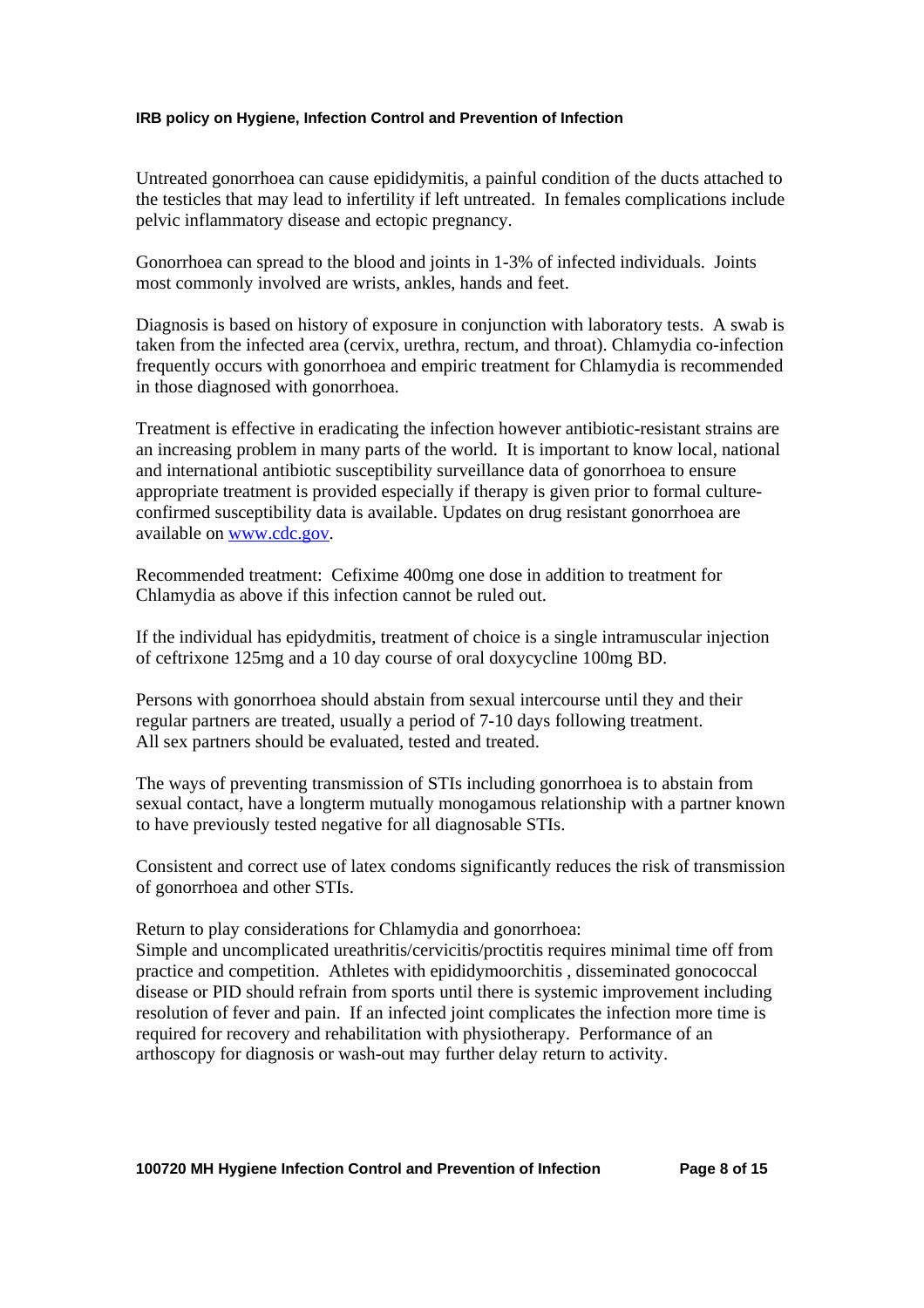#### *Genital Herpes*

Genital herpes is a sexually transmitted infection caused by herpes simplex viruses type 1 (HSV-1) or type 2 (HSV-2). Most Genital Herpes is caused by HSV-2 (70% of cases). A person can only get HSV-2 during sexual contact with someone who has a genital HSV-2 infection. Transmission can occur from an infected partner who has no visible sores and may not know that they are infected. HSV-1 usually causes "cold sores" or "fever blisters" but can cause genital infection following oral-genital contact (30% of cases). Genital HSV-1 outbreaks recur less frequently than genital HSV-2 outbreaks. Clinical presentation is variable. If symptoms are present, primary infection (first outbreak) causes painful genital ulcers, pain passing urine, tender swollen lymph nodes. Recurrent outbreaks tend to have milder symptoms with fewer ulcers and viral shedding only last 3 days. Lesions usually recur in the same positions.

Diagnosis is made by sending a swab for viral culture or PCR. Blood tests for serology are less helpful.

Treatment is with short courses of systemic antiviral agents. Use of episodic or suppresssive therapy is guided by the individual's history of recurrence.

#### *Return to play considerations*

Following primary infection with HSV, return to activity can occur when systemic symptoms have resolved. This can take from 2-6 weeks. Recurrent outbreaks of genital herpes usually resolve in a few days. Lesions should be healed before returning to play.

For scrum pox see skin infection section.

### **(ii) Human papillomavirus (HPV) Infection**

HPV causing genital infection is very common with up to 80% of females carrying the virus by the age of 50. Most infections with HPV are asymptomatic. Infectivity does not correlate with the presence of absence of visible lesions. Transmission only occurs by direct skin-to-skin contact. Incubation ranges from weeks to years depending on the immune status of the individual. The most common manifestation of genital HPV is external genital warts (EGW) (condylomata acuminata), usually caused by types 6 and 11. EGW can be single or multiple on the penis, scrotum, vulva, cervix or peranal area. Untreated EGW resolve spontaneously, remain unchanged, or increase in size and number. Treatment options depend on number, size and patient preference. Usually a course of treatment is required and options include cryotherapy with liquid nitrogen, or patient-applied therapies with podophyllin cream/solution or imiquimod cream.

### **Prevention**

Use of condoms reduces but does not eliminate the risk of infection. Vaccination with the quadravalent HPV vaccine includes protection against types 6 and 11.

**100720 MH Hygiene Infection Control and Prevention of Infection Page 9 of 15**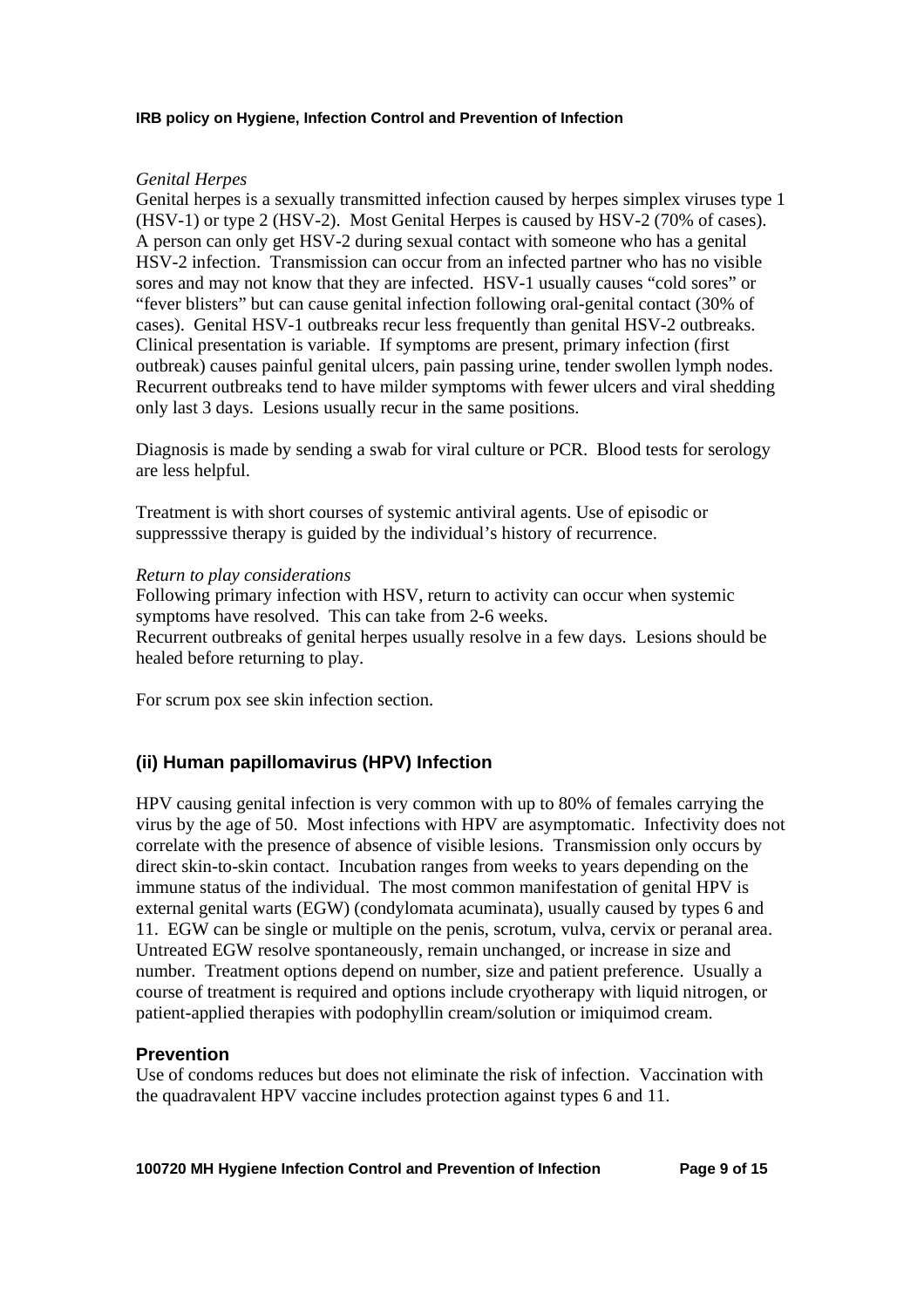### **Return to play**

There are no specific rules for return to play with HPV.

With **molloscum contagiosum**, a cutaneous viral infection, it is recommended to cover solitary and clustered lesions with Op-Site given the contagious nature of these lesions.

## **(c) Blood Borne Infections**

Blood borne infectinos are transmitted by exposure to blood from bleeding gums, substance misuse, unprotected sexual contact, and travel to endemic areas The risk of transmission of blood borne viruses in bleeding injuries varies with each virus. Transmission of HIV is estimated to be 1:43 million games based on the estimated prevalence of HIV infection amongst athletes, the risk of percutaneous HIV transmission in health care and the risk of a bleeding injury in American football. Individuals and sports medicine physicians should be aware of the principles of post exposure propylaxis (PEP) for HIV infection.

Risk of transmisison of Hepatitis B is 50-100 times higher, HBV is a vaccine-preventable infection. The theoretical risk of transmission of HBV in sport is between one transmission in every 850,000 to 4.25 million games and one transmisison in 10,000- 50,000 games. Based on risk it is now recommended that individual water containers be available for each player in contact sports. Athletes should use squeeze water bottles which they do not put in their mouth.

Education to include appropriate management of bleeding wounds, testing for BBVs (voluntary rather than mandatory) and hepatitis B vaccination are the principle interventions to avoid transmission and acquisition of BBV infections.

## **(d) Meningitis**

In cases of meningococcal meningitis, chemoprophylaxis should be considered in household contacts and anyone directly exposed to the patient's oral secretions and should be administered within the first few days of the patients illness. There is little benefit in administering chemoprophylactic antibiotics beyond 14 days from onset of illness in the source patient. Prevention measures include use of meningococcal vaccination per international immunisation guidelines.

Outbreaks of aseptic meningitis, commonly caused by enteroviral infection (echoviruses and coxsachie viruses) can occur and need to be differentiated from causes of bacterial meningitis, some of which may be prevented by immunisation.

## **(e) Common viral infections**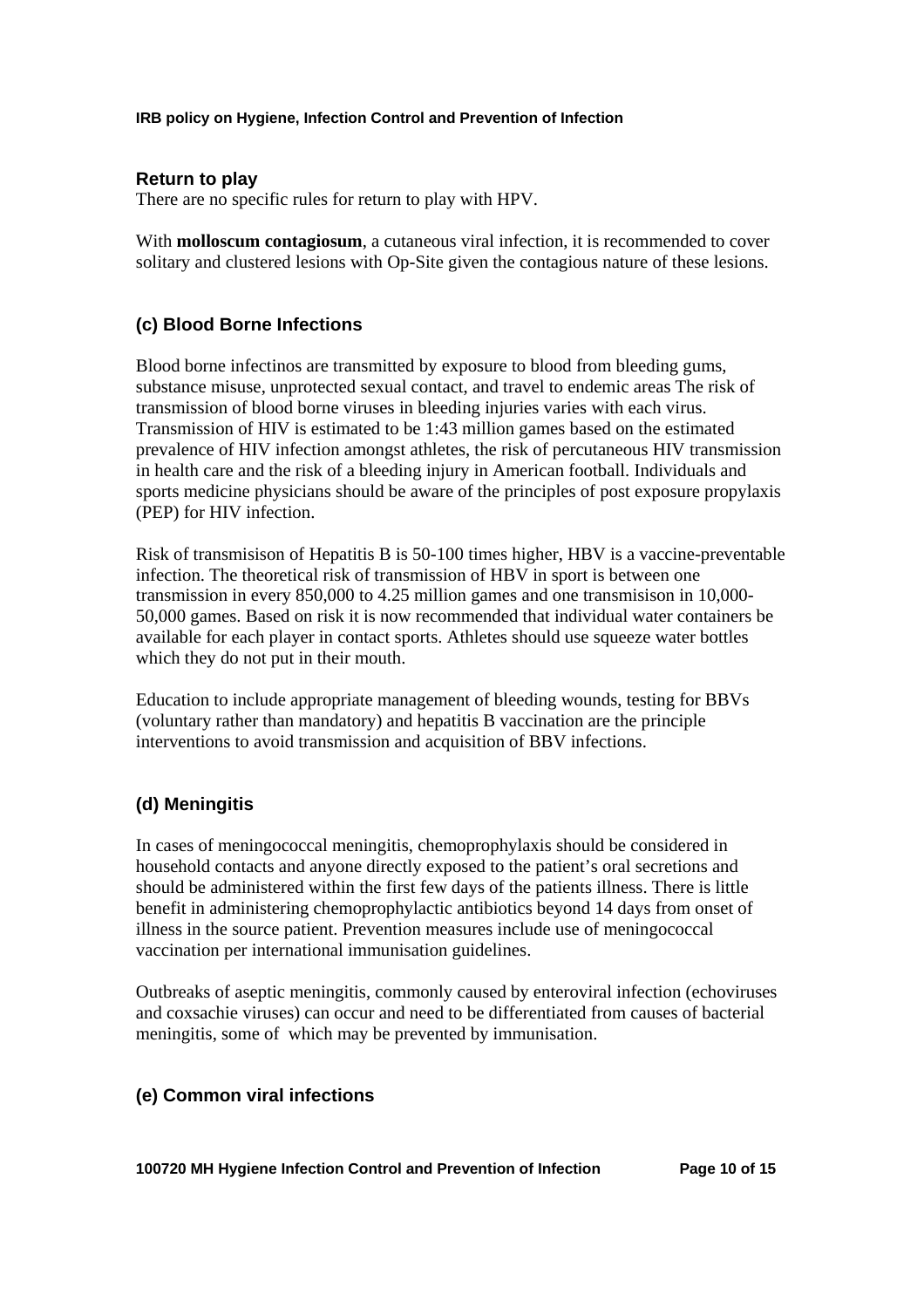### **Epstein Barr Virus EBV**

Approximately 30-50% of US students commencing college are non-immune to EBV infection, 1-3% of the general population acquire infection each year. Resolution of clinical infection occurs within 4-8 weeks. Complications include prolonged fatigue (some data to suggest that it may take up to 3 months for patients to return to pre-illness levels of activity), Guillain Barre syndrome, meningitis, neuritis, DIC and aplastic anaemia. Splenic rupture is very rare estimated to complicate ~0.1-0.2% of cases but it remains the issue of concern in determining when an individual athlete should return to activity. Athletes are advised not to return to the field of play for one month after the infection.

#### **Influenza**

Influenza is a family of respiratory viruses.

Seasonal influenza typically starts in autumn and most individuals have some immunity to the virus. Vaccination for seasonal influenza is based on the circulating strains of the previous years and should be considered as a routine vaccine.

Strains causing pandemic influenza occur sporadically. The immunity in the population tends to be poor as the strain is new. In the event of a pandemic, players should be vaccinated once the vaccine has been made available by the drug-relating authorities of the country. Side effects from vaccination are uncommon.

#### **Mumps**

Mumps is a viral illness caused by paramyxovirus. The classic symptoms develop about 16-18 days following exposure. Parotitis occurs in about half those infected but non specific symptoms of fever, myalgia, anorexia, headache and malaise are common. Severe complications of mumps are rare. Orchitis occurs in 30-40% of post pubertal males but this rarely results in sterility.

Patients with mumps are considered to be infectious from 3 days before to 5 days after the development of symptoms. Any player with mumps needs to be isolated. Other players in contact with a case of mumps should be vaccinated with MMR unless they have a clear record of 2 doses of MMR.

Laboratory diagnosis is confirmed by isolation of the virus from a clinical specimen, positive mumps IgM or demonstration of a specific mumps antibody response in absence of recent vaccine such as a four-fold increase in IgG titre.

Prevention is by vaccination. Any player under 25 years with only one vaccination should have a second vaccine. If players are unsure or have no access to records, the player should get at least one dose of MMR. There is no effective treatment for MMR.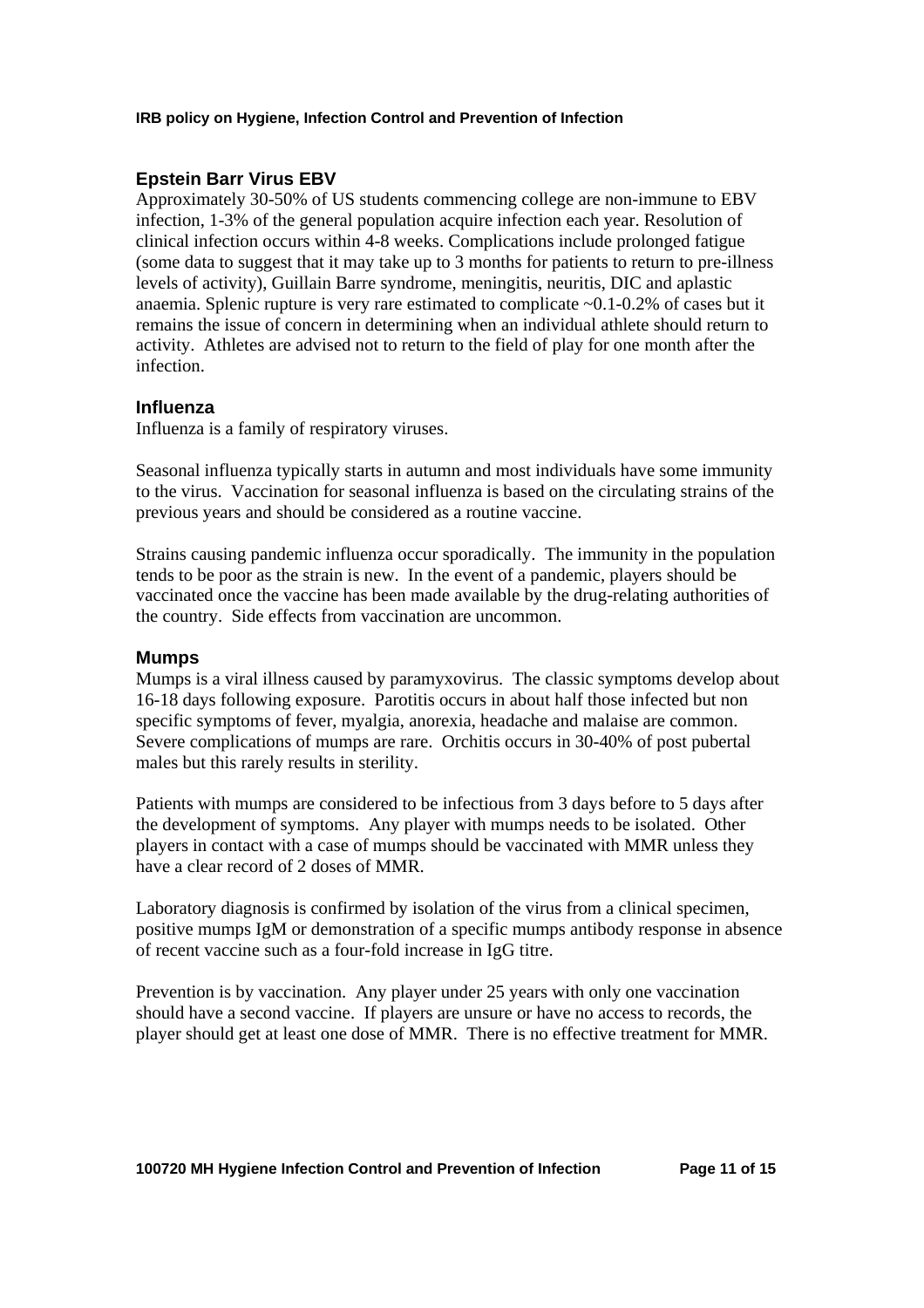## **Varicella Zoster virus (Chickenpox)**

Varicella zoster virus (VZV) causes chickenpox and herpes zoster (shingles). About 9 out of 10 people have had chickenpox by the age 15. The incubation period is 10-21 days following exposure and people are infectious for 2 days before the onset of lesions until they are crusted over. Individuals with chickenpox should be isolated and antiviral medication such as acyclovir can limit the severity of the infection.

If an individual is exposed to chickenpox and is unaware of their immune status, send an urgent serum VZV IgG. If negative and therefore non-immune, treatment with VZimmunogloulin should be given preferably within 96 hours of exposure – are we suggesting that all non-immune individuals irrespective of medical history should receive VZIg. A vaccine is available in many countries either as a childhood vaccine or for those who are non-immune.

## **3. Immunisations**

Immunization is an important aspect of prevention of infection for all individuals. The following are important issues to consider in assessing disease prevention in athletes:

- 1) routine health maintenance
- 2) catch up immunization for missed or failed primary immunization
- 3) travel related immunization (geographical variation for requirements)
- 4) recent exposure to infectious agents
- 5) immunization of high risk groups (eg splenectomy, immunocompromised etc)

Active immunization involves the administration of all or part of an microbe or a modified version such as an antigen to stimulate an immune response. Although most vaccines are 90% effective, they are not guaranteed to promote immune protection. Inactivated vaccines are killed virus or bacterial proteins that stimulate the immune system to develop antibodies against an infectious agent. Live attentuated vaccines are altered, less virulent forms of the offending microbe and although they are very effective are associated with more side effects such as pain at the site of injection.

Guidelines for immunization areoutlined in the tables below. Requirment for routine childhood immunization varies between countries so that it is important to ensure a catch up is provided to any individual who has migrated from a healthcare environoment that has not provided specific vaccinations for infections that may be more troublesome for athletes – eg annual influenza, MMR etc. Documentation of routine childhood and adult vaccinations can also vary but it is important to ensure every effort is made to confirm proof of receipt of primary immunsation schedule. Consideration should be given to confirm immunity to vaccine preventable diseases in athletes at high level eg varicella, hepatitis B and pre-participation physical examinations for entry to the sport at a professional level should include documentation of immunization history.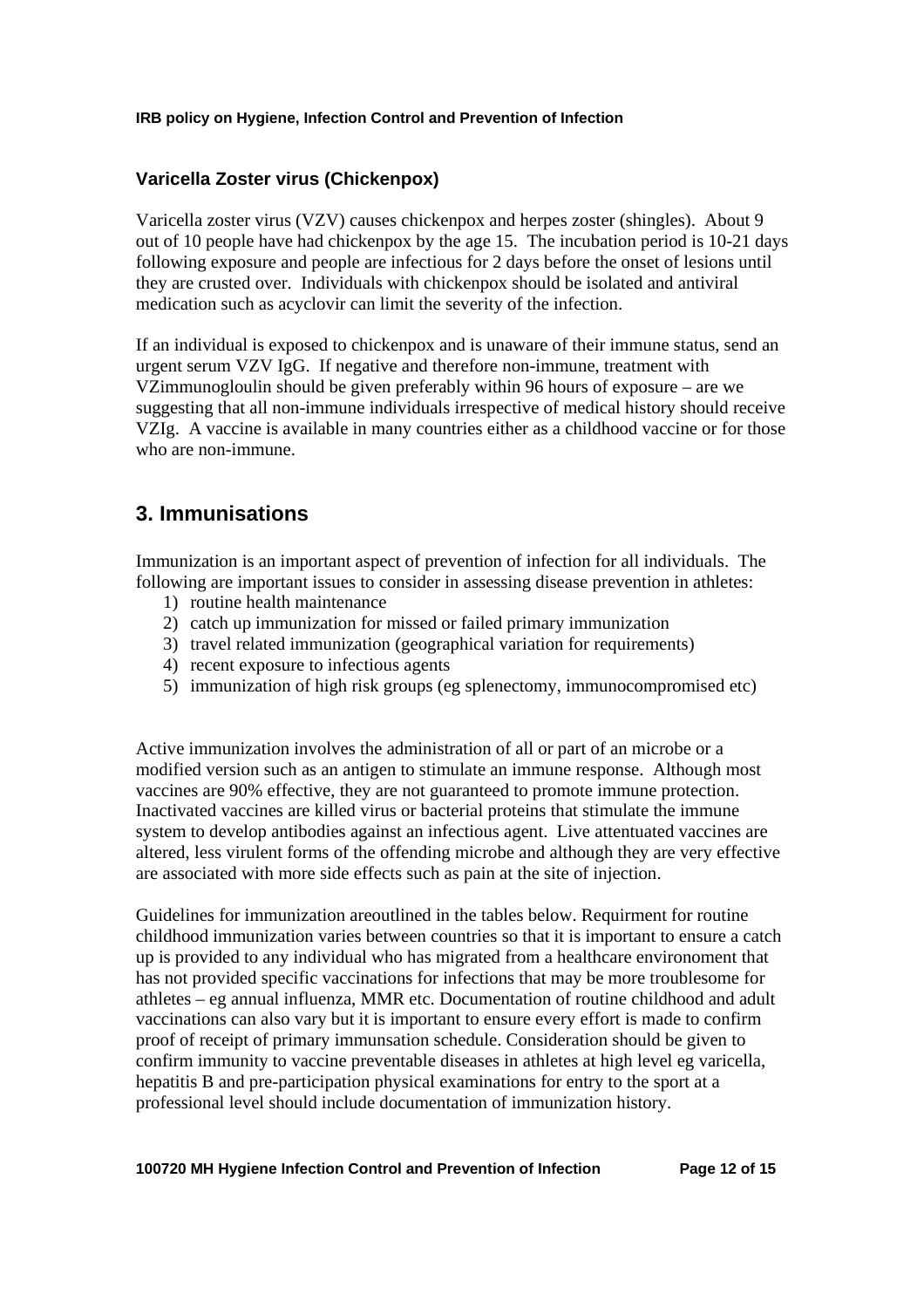There are numerous web sites that can be used as useful resource tools on issues pertaining to immunization

- www.immunisation.ie/childhoodimmunisation
- www.immunisation.nhs.uk
- www.immunise.health.gov.au

Travel-related immunisation requirements will be determined by the destination of travel. Players and staff should also be opportunisitically advised of standard travel-related issues such as sun exposure, driving, jet-lag prevention, sexual health. Reputable travel sites which will provide uptodate infection outbreak information should be used to guide immunisation recommendations

- www.cdc.gov/travel
- www.who.int/ith/en

## **General Issues Pertaining to Vaccination Process:**

It should be noted that there are significant logistical issues to ensuring the safe and appropriate delivery of vaccines. These include an appropriate, safe medical infrastructure, with access to resuscitation equipment, the need to ensure adequate documentation of vaccine administration both for the individual and also in the event of a vaccine batch recall and the need to ensure that follow-up serological monitoring post vaccination is done where indicated.

Passive immunization is the administration of preformed antibodies (such as varicella zoster immunoglobulin) in order to provide temporary immunity. Human Immunoglobulin is the fraction of blood plasma that contains antibodies. Preparations of immunoglobulin belong to 2 categories:

(a) Human Normal Immunoglobulin

(b) Human specific immunoglobulin/Hyperimmune globulin (HBIG, VZIG). These are used following exposure to Hepatitis B virus and Varicella zoster virus respectively.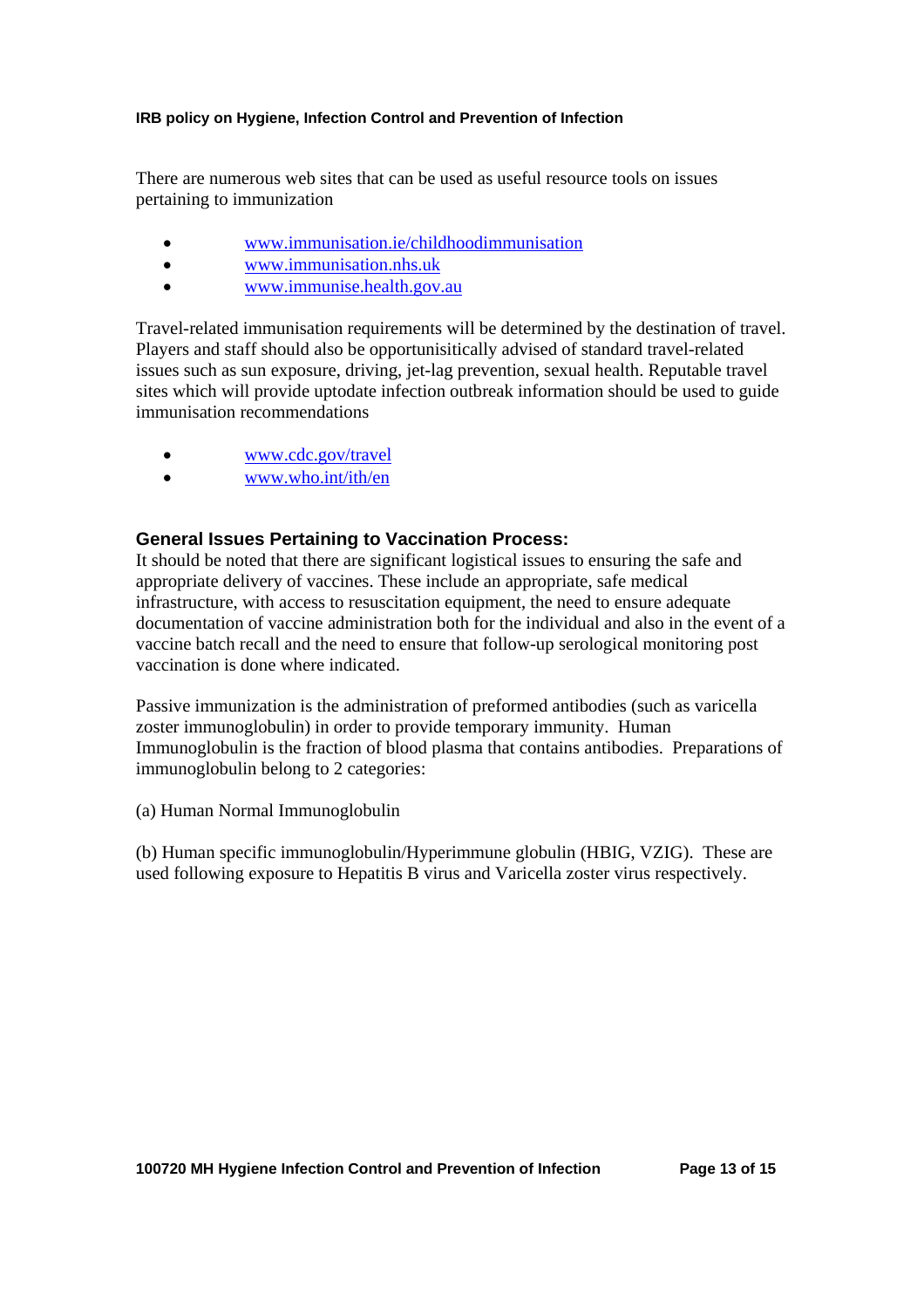|                              | <b>Time to Exposure</b>                                                                                                                                                                                                                                                                                                                                                                                                                                                                                                                                                                           | <b>Management</b>                                                                | <b>Follow-up</b>                                         |
|------------------------------|---------------------------------------------------------------------------------------------------------------------------------------------------------------------------------------------------------------------------------------------------------------------------------------------------------------------------------------------------------------------------------------------------------------------------------------------------------------------------------------------------------------------------------------------------------------------------------------------------|----------------------------------------------------------------------------------|----------------------------------------------------------|
| <b>Varicella</b>             | Within 72 hours of appearance of rash in the                                                                                                                                                                                                                                                                                                                                                                                                                                                                                                                                                      | Vaccinate if non-                                                                |                                                          |
|                              | index case                                                                                                                                                                                                                                                                                                                                                                                                                                                                                                                                                                                        | immune                                                                           |                                                          |
| <b>Influenza</b>             |                                                                                                                                                                                                                                                                                                                                                                                                                                                                                                                                                                                                   | Vaccinate all                                                                    |                                                          |
| <b>Hepatitis B</b>           |                                                                                                                                                                                                                                                                                                                                                                                                                                                                                                                                                                                                   | Vaccinate if non-<br>immune<br>HBIG if index known<br>to be HBV infected         | Monitor for<br>serological<br>response to<br>vaccination |
| Mumps/Ru<br>bella            | Exposed susceptible people are not necessarily<br>protected by postexposure administration of<br>live-virus vaccine. However, a common<br>practice for people exposed to mumps or<br>rubella is to administer vaccine to presumed<br>susceptible people so that permanent immunity<br>will be afforded by immunization if mumps or<br>rubella does not result from the current<br>exposure. Administration of live-virus vaccine<br>is recommended for exposed adults born in the<br>United States in 1957 or after who previously<br>have not been immunized against or had<br>mumps or rubella. | Vaccinate                                                                        |                                                          |
| <b>Measles</b>               | Within 72 hours of exposure (may be difficult<br>to determine as measles can be spread from 4<br>days before to 4 days after onset of rash)<br>Ig within 6 days of exposure may be considered<br>for immuno-suppressed contacts                                                                                                                                                                                                                                                                                                                                                                   | Vaccinate                                                                        |                                                          |
| Meningoco<br>ccal<br>disease |                                                                                                                                                                                                                                                                                                                                                                                                                                                                                                                                                                                                   | Antibiotic<br>chemoprophylaxis<br>Consider vaccination in<br>setting of outbreak |                                                          |

**Routine** immunizations acquired during childhood – refer to guidelines for each country

**Routine** immunizations for adolescents/adults vary between countries depending on access to healthcare. Some countries recommend influenza, HPV, meningococcal conjugate vaccine, and booster of MMR. Pandemic influenza such as the recent H1N1 outbreak may result in additional recommendation.

## **Outbreak control and immunization**

In the setting of an outbreak of certain vaccine-preventable infections amongst teamplayers there are international guidelines to guide the use of immunisations to reduce onward infection. Common infections are outlined below. Advice from an Infectious Diseases specialist and/or Public Health may be required.